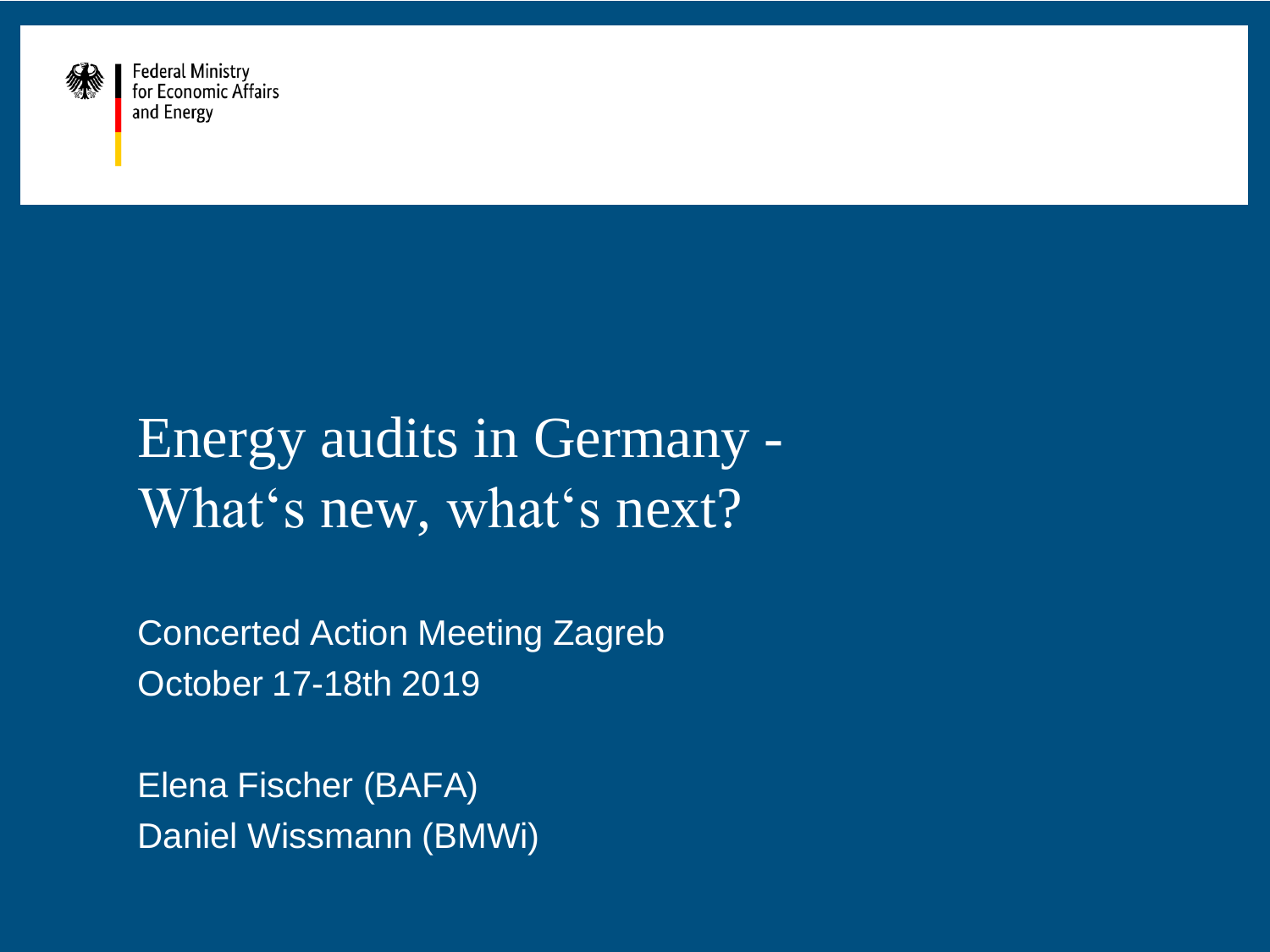## Motivation for changes

### **Evaluation of first audit round in 2015/16 showed:**

- Need to improve compliance tracking
- Some audit reports did not fulfill quality requirements
- Companies perceived audit obligation as un unwelcomed duty

## **Changes of audit obligation in Germany**

- New compulsory online energy audit declaration
- Auditors must register and get regular trainings
- More focus on company and auditor communication

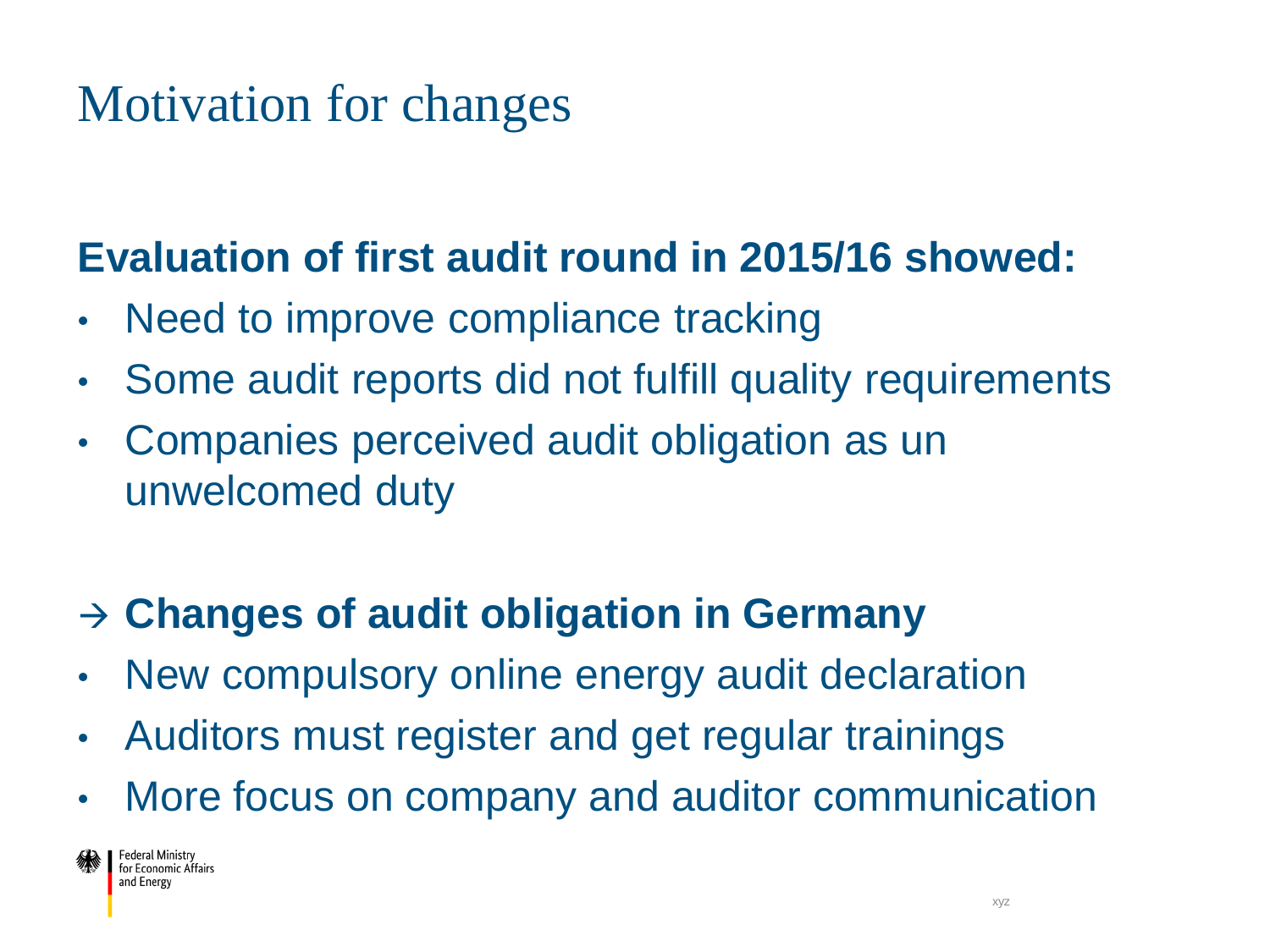# New online audit declaration<br>
New Online pudit (name, address, sector, legal form,...)

- 2. Energy consumption and costs by different energy sources, e.g. gas, electricity etc.  $\rightarrow$  online tool
- 3. Auditor information (contacts, registristration number)
- 4. Suggested measures (incl. Investment costs, operating life and expected savings)
- 5. Costs of audit

(external and/or internal)

#### Show draft online form

- Audit report should contain all necessary information (quality control)
- High priority on data protection
- Auditor can submit audit declaration on behalf of the

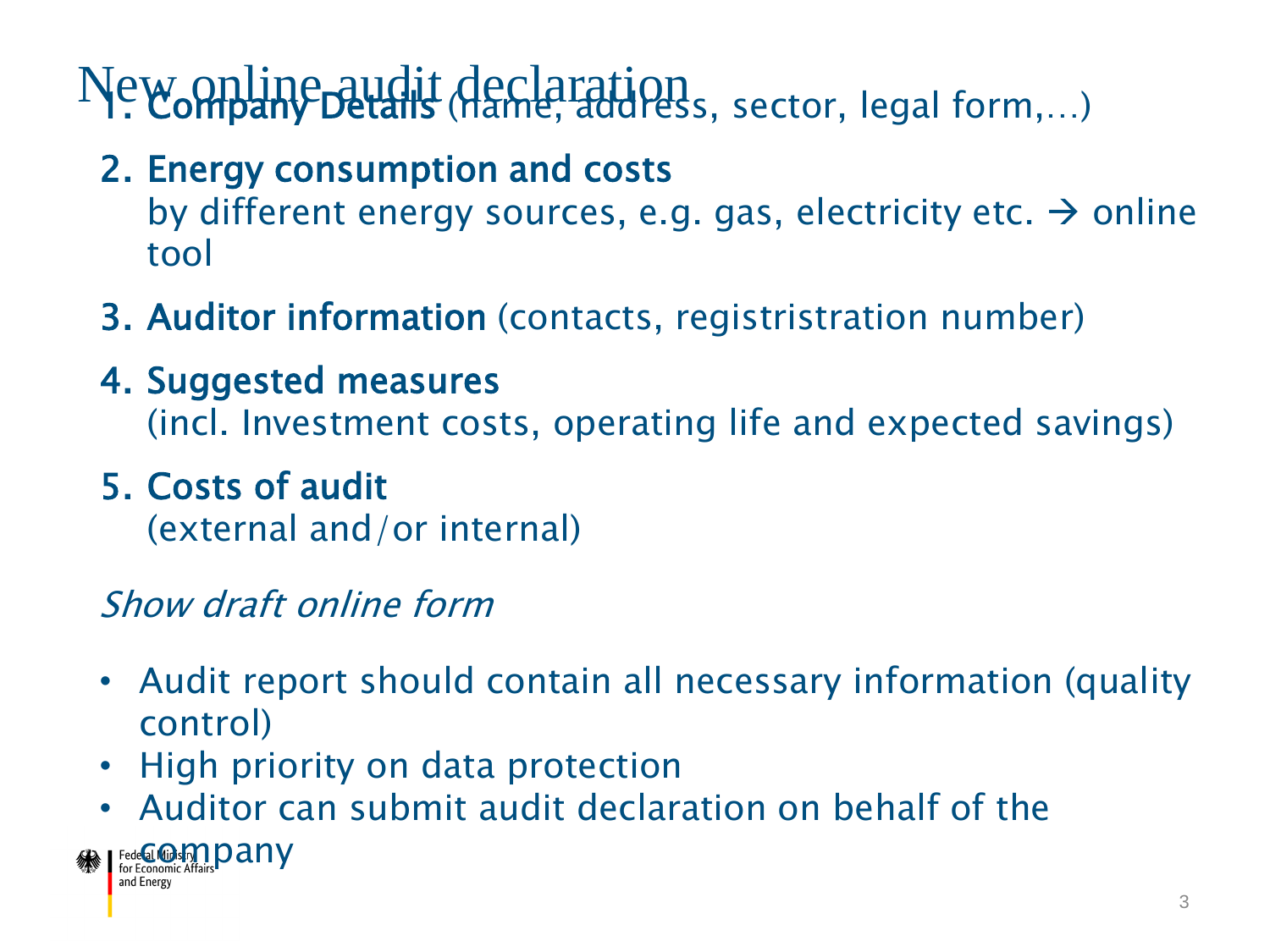Why new online audit declaration?

- 1. Improved compliance tracking
- 2. Establish new communication channel with companies
- 3. Quality check for audits
- 4. Better empirical data base (policies and cost effectiveness of audits)

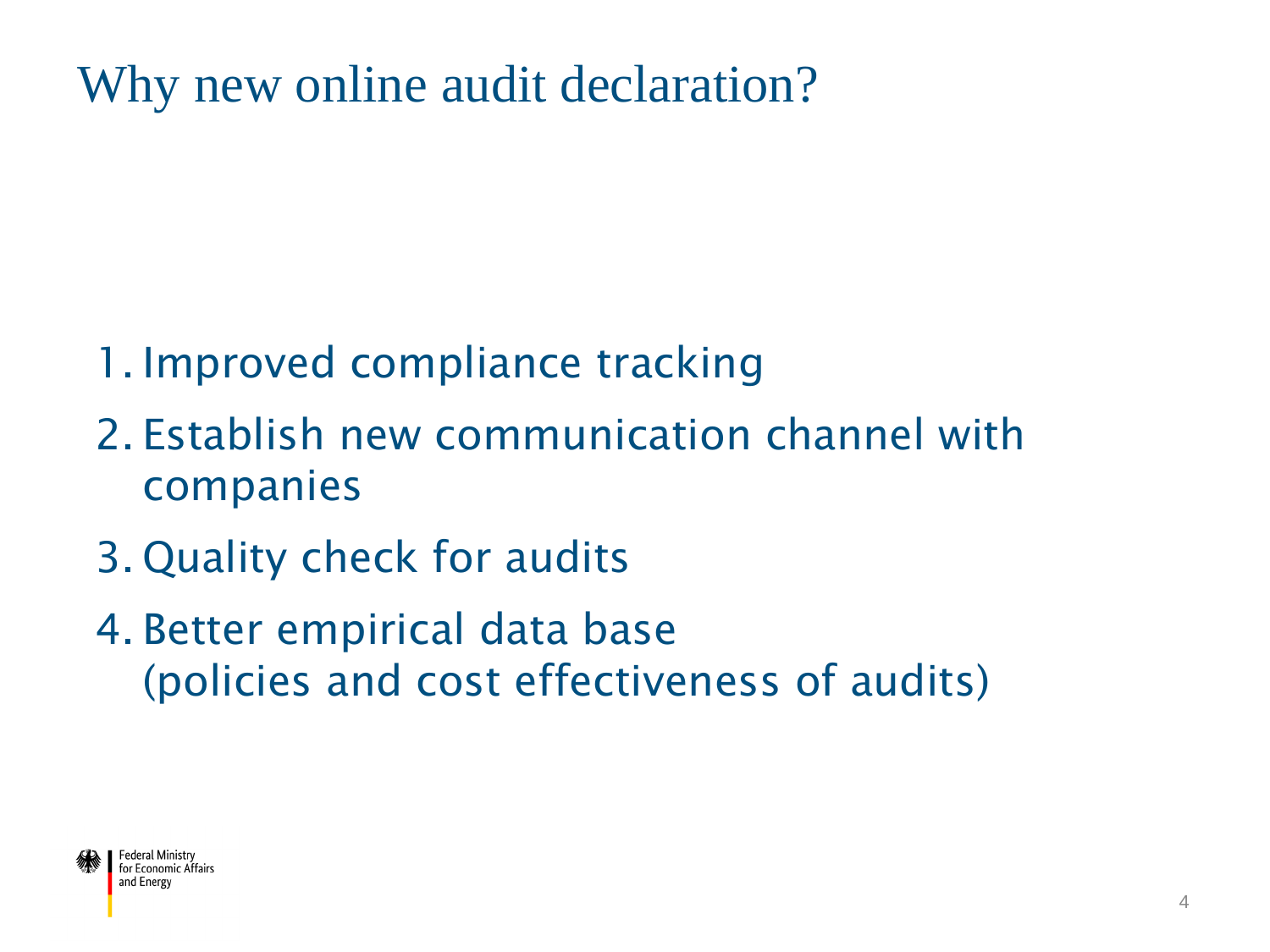# Communication with companies & auditors

#### **Management summary**

- Idea: companies should get something in return for submitting declaration
- Provide tailored information about support schemes, best practice examples, initiatives and next steps
- *Show draft*

#### **Major information campaign**

- Stakeholder meetings with bussiness and auditor associations
- Series of webinars for companies and enery auditors
- New/ improved guidelines e.g. on SME-status, how to run a good audit,…